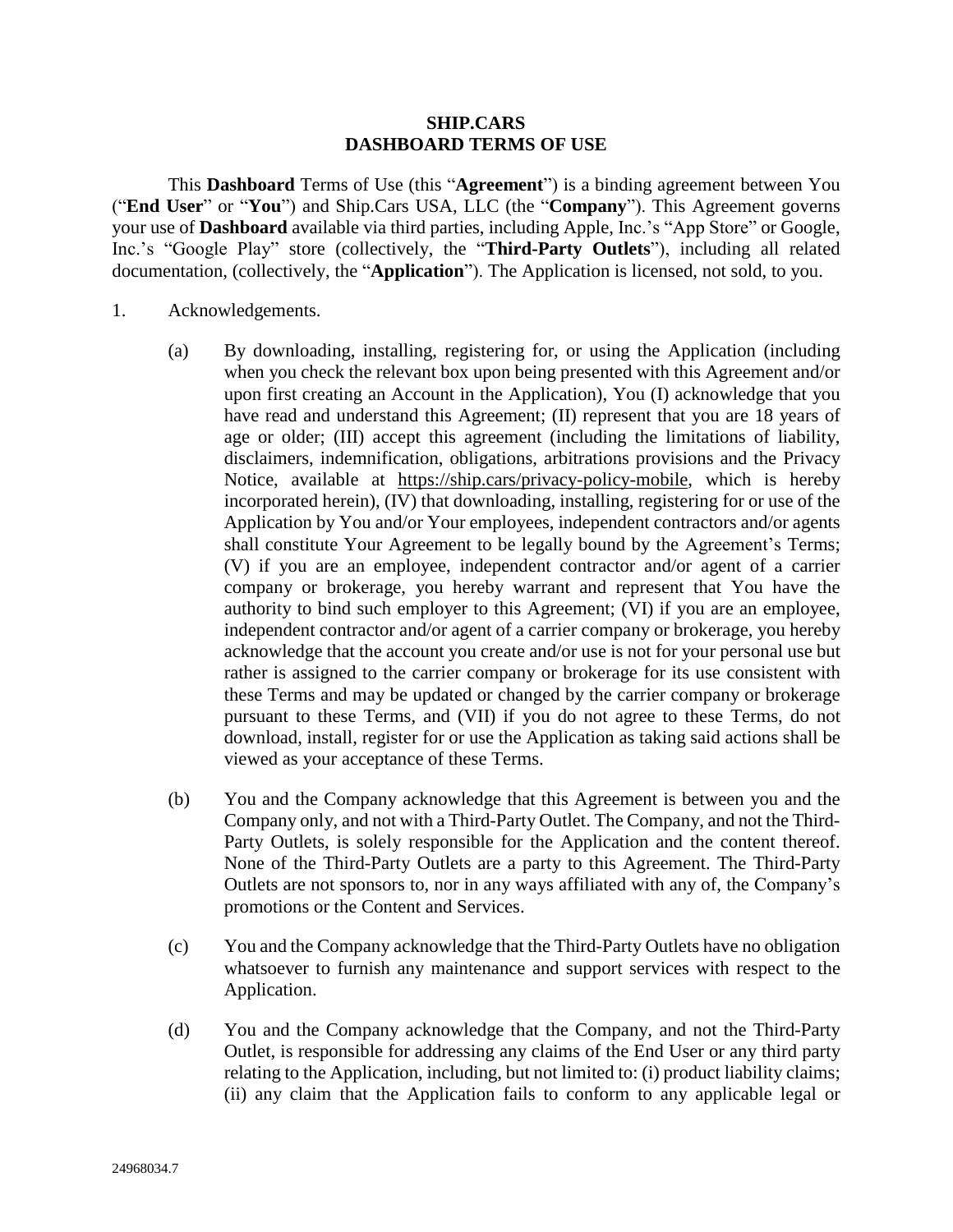regulatory requirement; and (iii) claims arising under consumer protection or similar legislation.

- (e) You acknowledge and agree that it is Your sole responsibility to obtain the consent of your Customer/s/ for the use of electronic documents, including but not limited to, Electronic Bills of Lading (EBOL or EBOLs).
	- i. You understand that Ship.Cars does not warrant that the customer consent provided for by the Application will satisfy the requirements of applicable Federal, State and Municipal laws and regulations governing the use of electronic documents. It is Your responsibility to ensure that the consent obtained by Your customer's meets those requirements.
- (f) You acknowledge that the Application is a neutral venue where customers may meet; as such SHIP.CARS has no control over the quality, safety, or legal aspects of the transactions that may take place and You certify:
	- i. For the Application services:
		- 1. You are a bona fide shipper, freight broker, 3PL, freight forwarder, intermodal or rail company or motor carrier of a legal age to operate and to enter into an agreement of this nature.
		- 2. You shall maintain appropriate authority and will cease immediately to use the Application if for any reason You no longer maintain such authority.
		- 3. You will not represent yourselves as operating under the authority of any company without express permission from such company.
		- 4. You will not attempt to broker freight without proper legal authority.
		- 5. You will not enter into any transaction to transport freight without the appropriate carrier authority and/or outside the geographic bounds of your carrier authority. You must be authorized as an interstate carrier to use the Application in any way that involves interstate transport. If you are an intrastate carrier only, you are permitted to use the Application only as your authority permits.
		- 6. You will not enter into any transaction to transport freight without the appropriate level of bond as well as any required insurance coverage.
		- 7. You will not enter into any transaction to transport freight on equipment that fails to meet any applicable Federal, State or municipal law or regulations.
		- 8. You may not enter into any transaction to transport any items or cargo forbidden by Federal, State or municipal law or regulations.
	- ii. That your use of the Application is solely for your commercial purposes related to your movement of freight or other services offered by SHIP.CARS on the Application and that You shall not reproduce,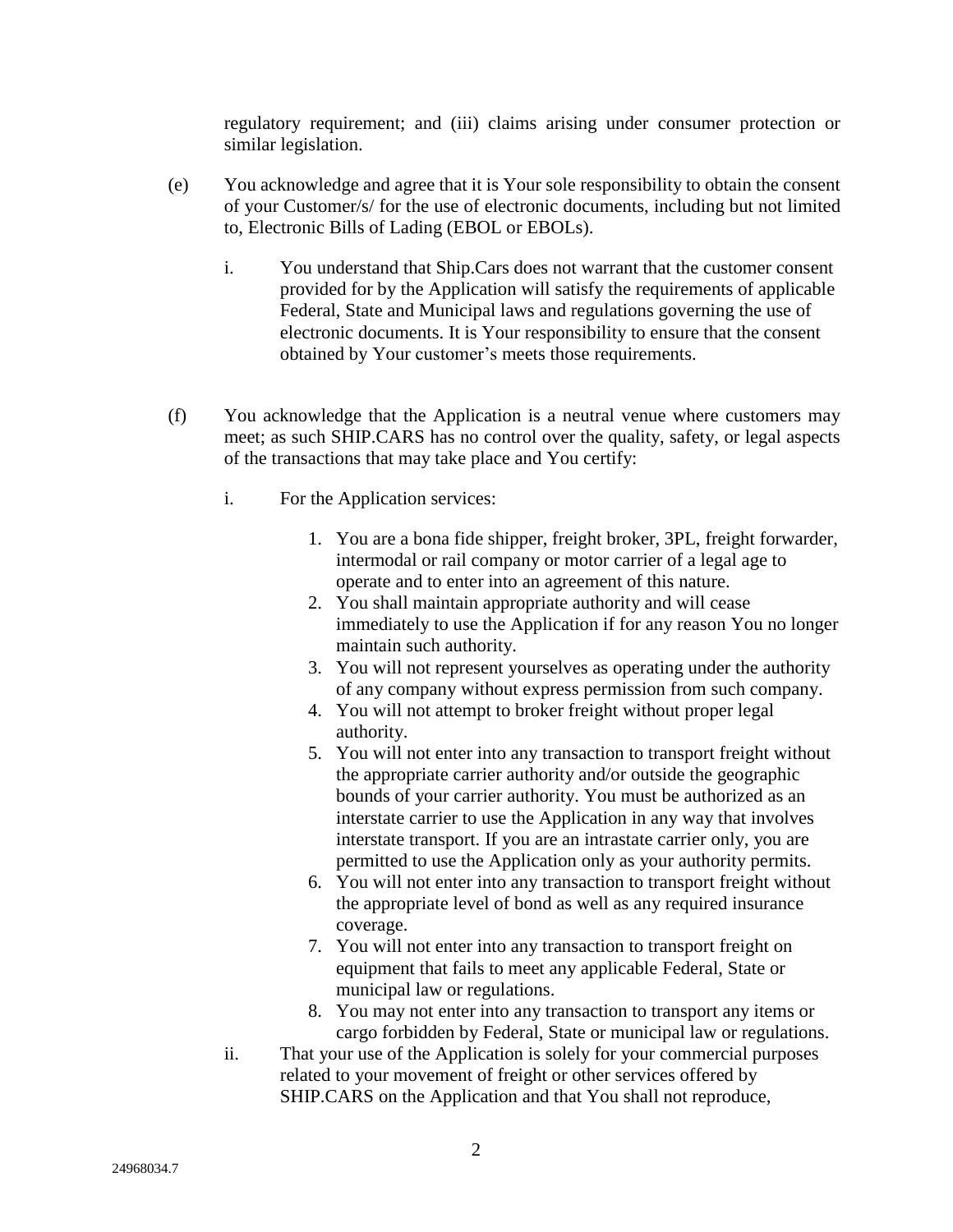republish, resell, or distribute such information in any format, in whole or in part, for sale or commercial use by third parties.

- iii. Your access or use of the Application is not for the purpose of competing with SHIP.CARS with respect to the services offered on the Application. You agree any violation shall create irreparable harm for which SHIP.CARS is also entitled to compensation.
- iv. That without prior written permission of SHIP.CARS, You will not allow non-registered users access to the Application and will never provide your password to any non-registered user, nor will You share any information from the Application with any non-authorized users. It is a violation of these Terms & Conditions to share your login.
- v. You shall not and may not resell or assign your rights or obligations under these Terms & Conditions.
- vi. You shall conduct your business in an ethical manner and shall not engage in any illegal, deceptive, misleading or fraudulent practice.
- vii. Use of any import/export capability to transfer SHIP.CARS or the Application information from your computer system shall be restricted to one or more identified computers located at the address(es) noted on your service agreement, and shall not be distributed to any other location(s). Unless otherwise stated, all information downloaded or exported from the Application is intended for use by You or the employee performing the download and shall not be distributed to any other users or locations.
- viii. All seats provided under your office subscription are for use by your employees or agents located at the physical address listed on your subscription agreement. If desired, your employees may download a second copy of the application on a home computer for temporary or occasional use for company business. Your subscription does not cover your employees or agents that are employed at a different location from the one listed on your subscription agreement. A separate subscription is required for each business location used by your agents and employees.
- ix. Job aggregators are not allowed to post jobs on the Application and You agree such access may be terminated at any time.
- x. You agree that any violation of the above warranties may result in immediate termination of your registration and access to the Application. Furthermore, SHIP.CARS reserves the right to assert and pursue any and all remedies available to it under applicable Federal, State and Municipal law or regulations. You shall be responsible for all legal costs, expenses and fees incurred by SHIP.CARS in the pursuit of such remedies, including without limitation, reasonable attorney fees.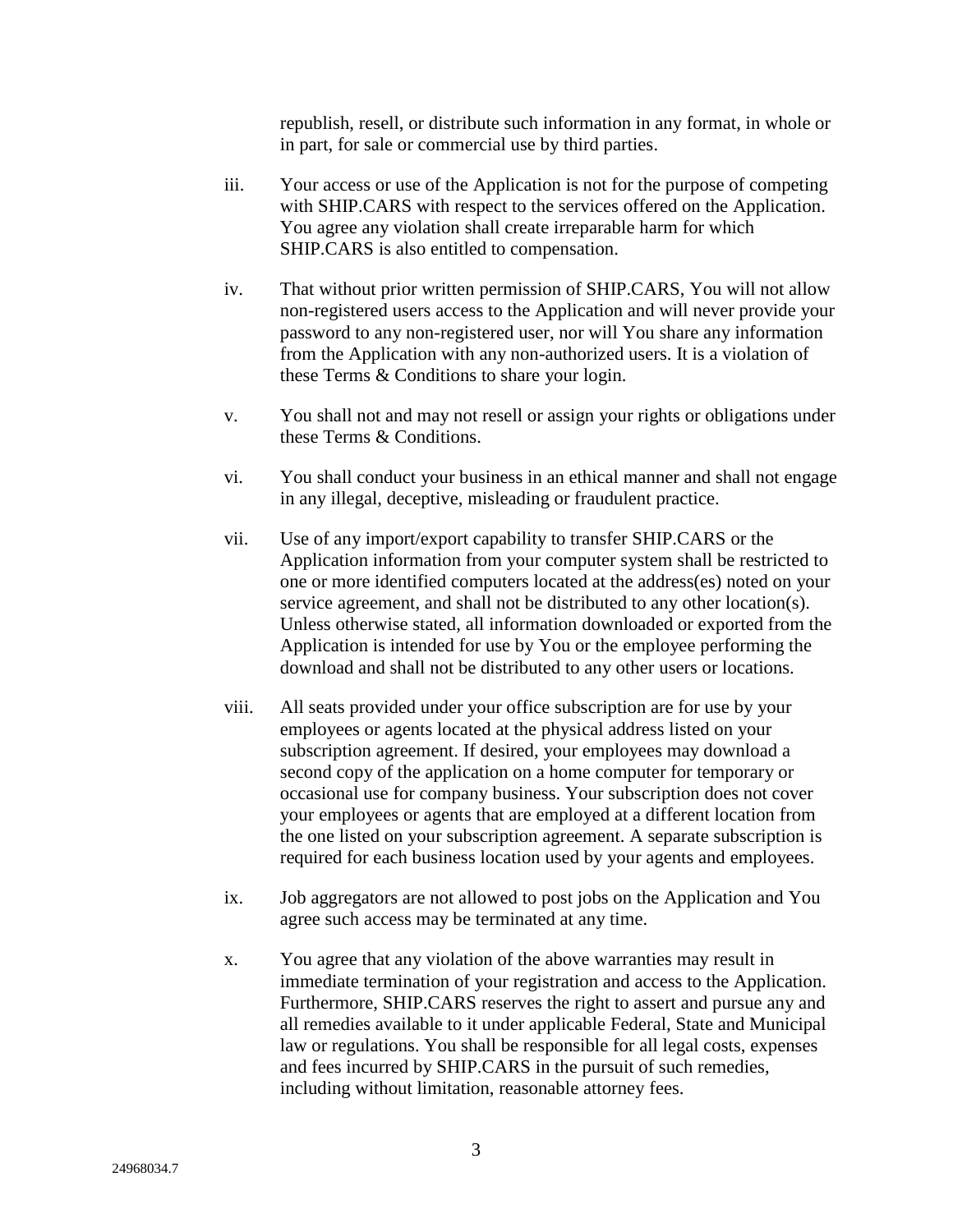(g) The Application is not intended or designed to attract children under the age of 13. We do not collect personally identifiable information from any person we actually know is a child under the age of 13. If you are under the age of 13, do not use or provide any information on the Application or on or through any of its features, register on the Application, or provide any information about yourself to us, including your name, address, telephone number, e-mail address, and any screen name or username you may use. If we learn we have collected or received personal information from a child under the age of 13 without verification of parental consent, we will delete that information. If you believe we might have any information from or about a child under the age of 13, please contact us by sending us an e-mail stating your request to support@ship.cars.

# 2. Accessing the Application and Security.

- (a) We reserve the right to withdraw or amend this Application, as well as any service or material we provide on the Application, in our sole discretion without notice. We will not be liable if for any reason all or any part of the Application is unavailable at any time or for any period.
- (b) You are responsible for the following:
	- i. Making all arrangements necessary for you to have access to the Application.
	- ii. Ensuring that all persons who access the Application through your Internet connection and or your Account/s/ are aware of these Terms of Use and comply with them.
- (c) To access the Application or some of the resources it offers, you may be asked to provide certain registration details or other information. It is a condition of your use of the Application that all the information you provide on the Application is correct, current, and complete. You agree that all information you provide to register with this Application or otherwise, including but not limited to the use of any interactive features on the Application, is governed by our Privacy Notice, available at the end of the Terms of Use, and you consent to all actions we may take with respect to your information consistent with our Privacy Notice.
- (d) We have the right to suspend the Application or your access to the Application at any time in our sole discretion for any or no reason, including if, in our opinion, you have violated any provision of these Terms of Use.
- 3. License Grant.
	- (a) Subject to the terms of this Agreement, and strictly in accordance with this Agreement and the terms and conditions applicable to such Content and Services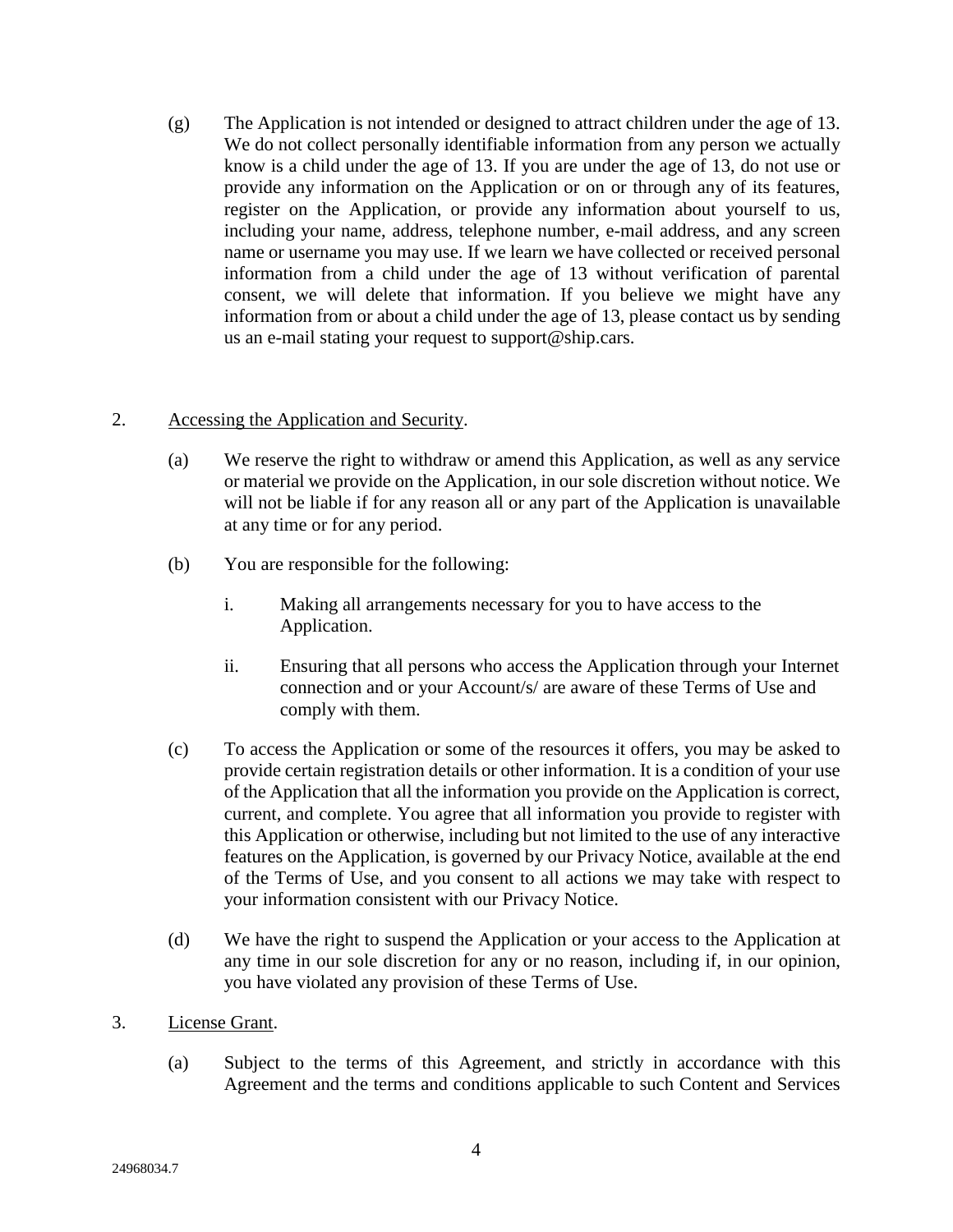as set forth in [Section](#page-6-0) 6 the Company grants you a limited, non-exclusive, and nontransferable license to:

- i. download, install, and use the Application for your use on a single mobile device owned or otherwise controlled or leased to you ("**Mobile Device**") strictly in accordance with the Application's documentation; and
- ii. access, stream, download, and use on such Mobile Device the Content and Services (as defined in Section 6 made available in or otherwise accessible through the Application.
- 4. License Restrictions.
	- (a) Each of the following License Restrictions shall survive any termination of Your agreement(s). You shall not:
		- i. copy the Application, except as expressly permitted by this license;
		- ii. modify, translate, adapt, or otherwise create derivative works or improvements, whether or not patentable, of the Application;
		- iii. reverse engineer, disassemble, decompile, decode, or otherwise attempt to derive or gain access to the source code of the Application or any part thereof;
		- iv. remove, delete, alter, or obscure any trademarks or any copyright, trademark, patent, or other intellectual property or proprietary rights notices from the Application, including any copy thereof;
		- v. rent, lease, lend, sell, sublicense, assign, distribute, publish, transfer, or otherwise make available the Application, or any features or functionality of the Application, to any third party for any reason (except with respect to pick-up and delivery contacts as directed by the in-app prompts while completing electronic proof of delivery documentation), including by making the Application available on a network where it is capable of being accessed by more than one device at any time;
		- vi. remove, disable, circumvent, or otherwise create or implement any workaround to any copy protection, rights management, or security features in or protecting the Application;
		- vii. use SHIP.CARS' and/or the Application's rate information or any other proprietary product information to develop a competitive lane rate product;
		- viii. provide SHIP.CARS and/or the Application rate or product/service information to any company considered by SHIP.CARS to be a competitor; or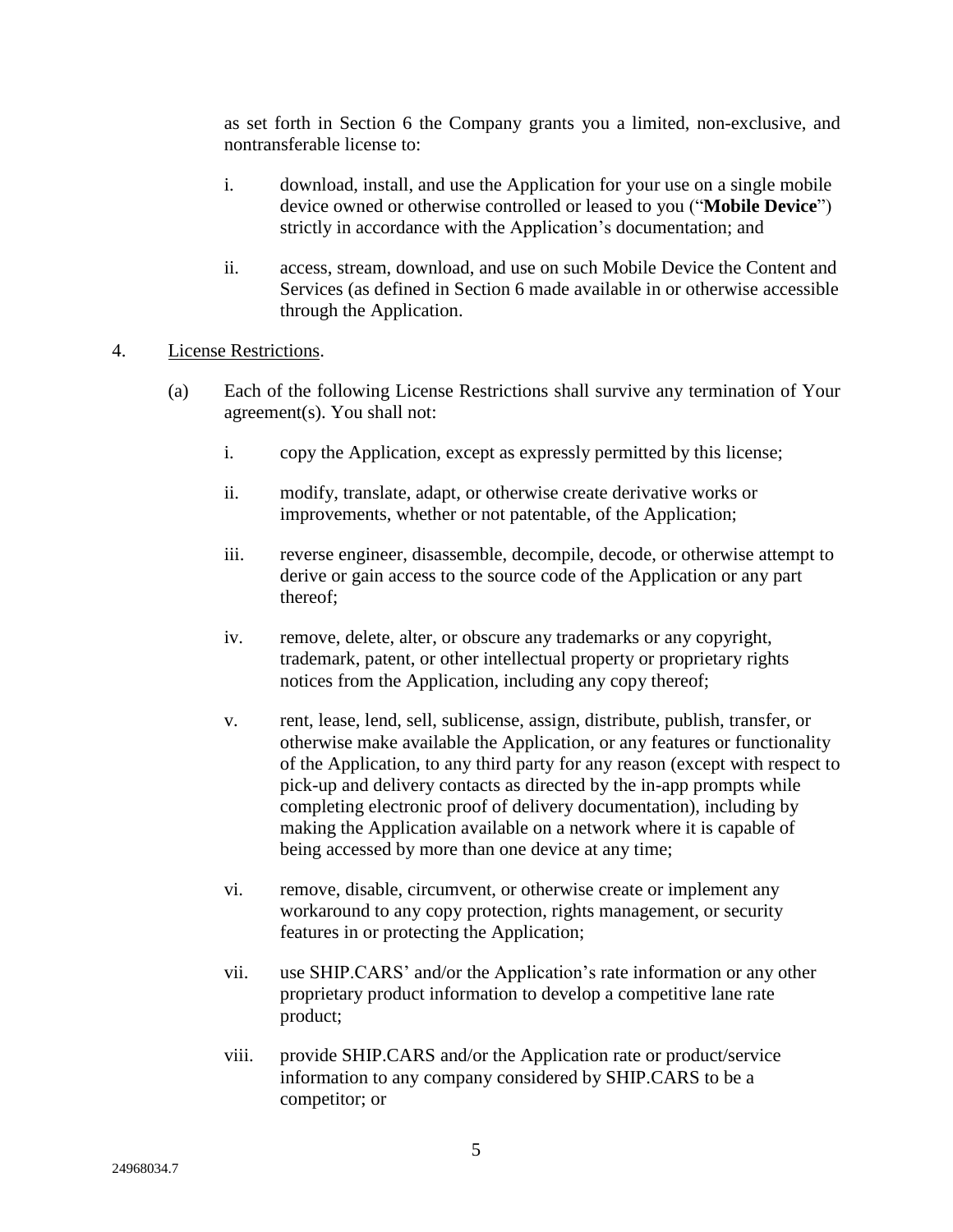- ix. attempt to mine or replicate the rate database without the express written permission of SHIP.CARS.
- 5. Reservation of Rights.
	- (a) You acknowledge and agree that the Application is provided under license, and not sold, to you. You do not acquire any ownership interest in the Application under this Agreement, or any other rights thereto other than to use the Application in accordance with the license granted, and subject to all terms, conditions, and restrictions, under this Agreement. The Company and its licensors and service providers reserve and shall retain their entire right, title, and interest in and to the Application, including all copyrights, trademarks, patent rights, database rights, moral rights and other intellectual property rights therein or relating thereto, except as expressly granted to you in this Agreement (hereinafter, the "Protected Data."). The Protected Data shall include but is not limited to the design, layout, look, appearance, organization, compilation of the content, code, data, materials, software, audio, photographs, artwork, text forms and graphics of the Application. Reproduction of the Protected Data in any form without express permission is strictly prohibited. Nothing contained on the Application or any other service provided by SHIP.CARS should be construed as granting, directly or by implication, any license or right to use any trademark without the written permission of SHIP.CARS or that of any third-party rights holder. Your misuse of any trademark is strictly prohibited. If You would like to license the use of any of SHIP.CARS' trademarks or have questions regarding trademarks, please contact us.
	- (b) Furthermore, SHIP.CARS may disclose to You, or You may otherwise learn of or discover, our documents, business practices, object code, source code, management styles, day-to-day business operations, capabilities, systems, current and future strategies, marketing information, financial information, software technologies, processes, procedures, methods and applications, or other aspects of our business including but not limited to such information gained through Your use of the Application ("Our Information"). You hereby agree and acknowledge that any and all of Our Information is confidential and shall be oursole and exclusive intellectual property and proprietary information. You agree to use Our Information only for the specific purposes as allowed by these Terms & Conditions. Any disclosure of Our Information to a third-party, specifically including but not limited to a direct competitor, is strictly prohibited and will be vigorously challenged in a court of law. All obligations contained herein shall survive the termination of this agreement. Furthermore, You acknowledge that Our Information is proprietary, confidential and extremely valuable to us, and that we would be materially damaged by your disclosure of Our Information. You acknowledge and agree that monetary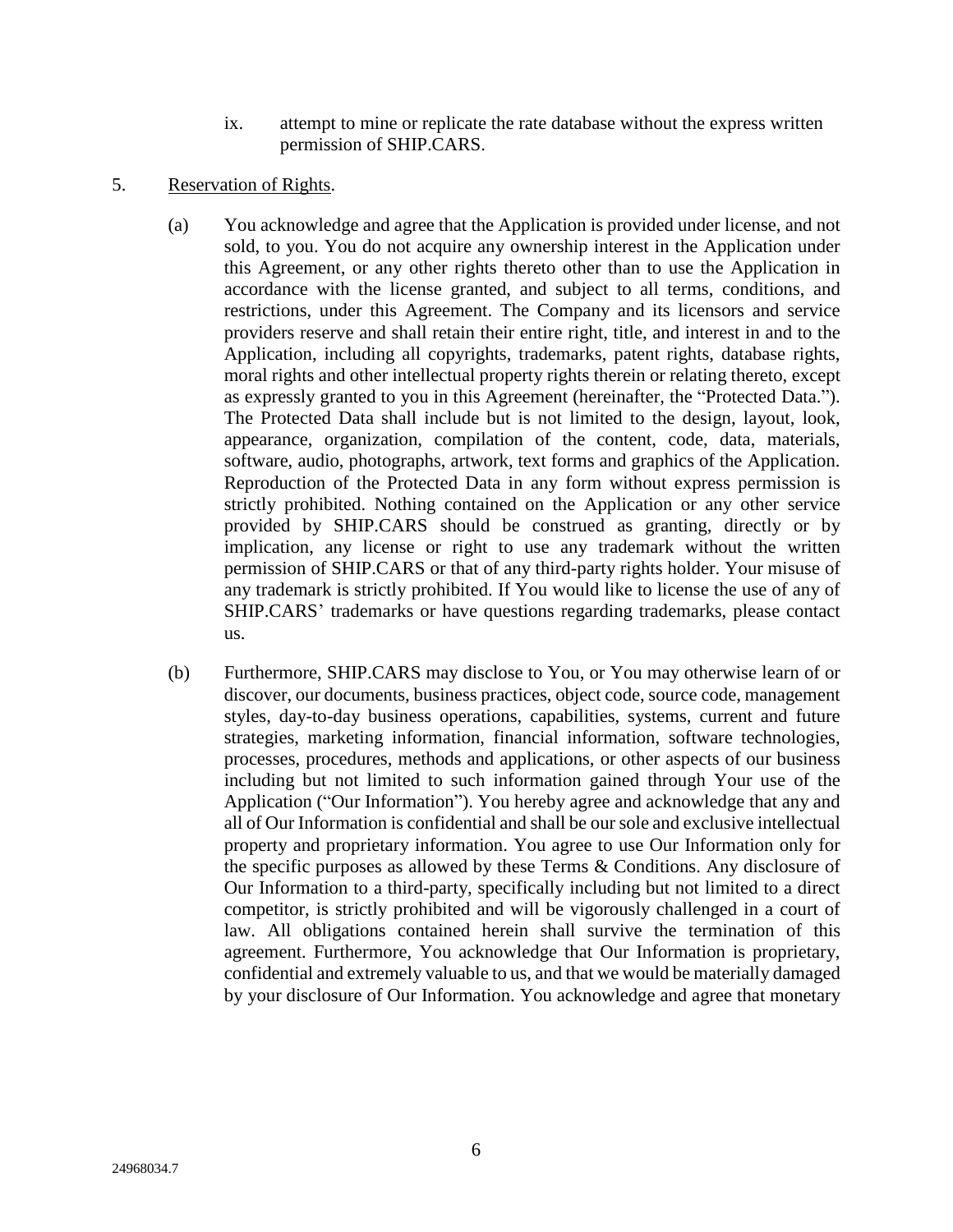damages provide an insufficient remedy for the breach of this confidentiality obligation, and that we shall be entitled to injunctive relief.

- (c) Your agreement to the provisions contained within this Reservation of Rights shall survive any termination of Your agreement(s).
- 6. Collection and Use of Your Information.
	- (a) You acknowledge that when you download, install, register for, use, or submit information (including photographs) to the Application, the Company may use third-party services that may use automatic means (including, for example, cookies and web beacons) to collect information about your Mobile Device and about your use of the Application. You also may be required to provide certain information about yourself as a condition to downloading, installing, registering for, or using the Application or certain of its features or functionality, and the Application may provide you with opportunities to share information about yourself with others, including our affiliates and service providers, as well as the relevant carrier, broker and shipper for any particular order. The Application uses location-based services in order to perform many of its primary functions. You hereby consent to the collection, transmission and use of your location data by the Application as further described in the Privacy Notice. All information we collect through or in connection with this Application is subject to our Privacy Notice available at https://ship.cars/privacy-policy-mobile. By downloading, installing, using, and providing information to or through this Application, you consent to all actions taken by us with respect to your information in compliance with the Privacy Notice.
- <span id="page-6-0"></span>7. Content and Services.
	- (a) The Application may provide products and services, certain features, functionality, and content accessible on or through the Application (collectively, "**Content and Services**"). Your access to and use of such Content and Services are governed by this Agreement and the Privacy Notice. The End User may enter information or data and may transmit photos or other materials in connection with the End Users' use of the Application. ("**Application Data**"). You agree that the Company is and shall remain the sole and exclusive over of all right, title, and interest in and to the Application Data, including all intellectual property rights therein. In furtherance of the foregoing, you hereby do:
		- i. immediately on its creation, assign, transfer, and otherwise convey to the Company, irrevocably and in perpetuity, throughout the universe, all right, title, and interest in and to such Application Data, including all intellectual property rights therein;
		- ii. irrevocably waive any and all claims you may now or hereafter have in any jurisdiction to so-called "moral rights" or rights of droit moral with respect to the Application Data; and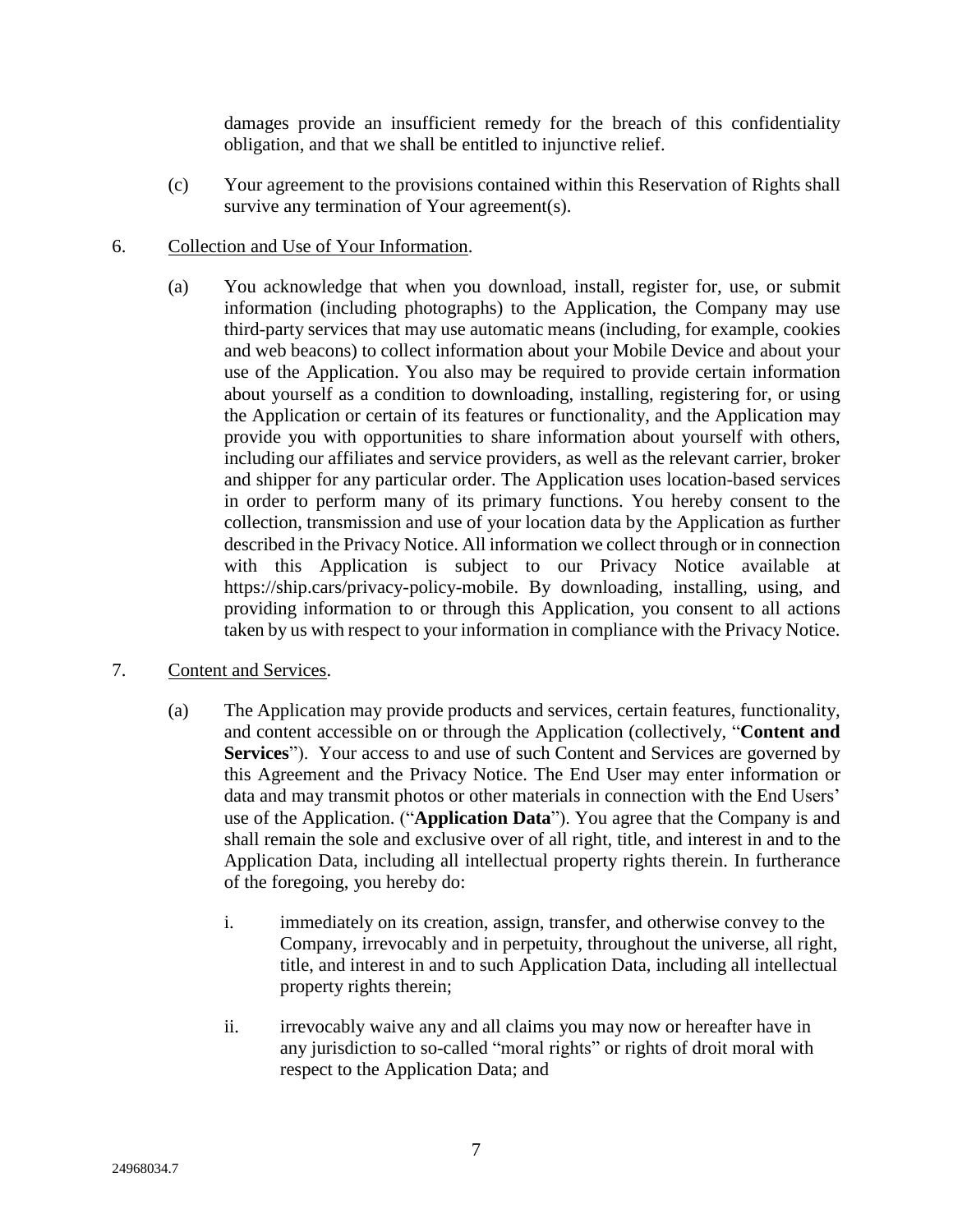- iii. take all appropriate action and execute and deliver all documents, necessary or reasonably requested by the Company to effectuate this Section 6 or otherwise as may be necessary for the Company to prosecute, register, perfect, or record its rights in or to any Application Data or any intellectual property right therein.
- (b) You hereby appoint the Company as your attorney-in-fact with full irrevocable power and authority to take any such actions and execute any such documents if you refuse or, within a period deemed reasonable by the Company, otherwise fail to do so.

# 8. Geographic Restrictions.

- (a) The Application, Content and Services are based in the United States and provided for access and use only by persons located in the United States. You acknowledge that you may not be able to access all or some of the Content and Services outside of the United States and that access thereto may not be legal by certain persons or in certain countries. If you access the Content and Services from outside the United States, You are solely responsible for compliance with local laws. You also agree that you will comply with all applicable laws, domestic or foreign, including but not limited to the laws and regulations concerning import and export of goods, the Foreign Corrupt Practices Act and other laws prohibiting bribery, nondiscrimination, forced or involuntary labor, and equal opportunity in employment.
- 9. Updates.
	- (a) The Company may from time to time in its sole discretion develop and provide Application updates, which may include changes, upgrades, bug fixes, patches, other error corrections, and/or new features (collectively, including related documentation, "Updates"). Updates may also modify or delete in their entirety certain features and functionality. All changes are effective immediately when posted by the Company, and apply to all access to and use of the Application thereafter. You agree that the Company has no obligation to provide any Updates or to continue to provide or enable any particular features or functionality. Based on your Mobile Device settings, when your Mobile Device is connected to the internet either: (a) the Application will automatically download and install all available Updates; or (b) you may receive notice of or be prompted to download and install available Updates.
	- (b) You shall promptly download and install all Updates and acknowledge and agree that the Application or portions thereof may not properly operate should you fail to do so. You further agree that all Updates will be deemed part of the Application and be subject to all terms and conditions of this Agreement.
	- (c) You acknowledge that You are expected to check this page each time you access the Application so that you are aware of any changes, as they are binding upon you.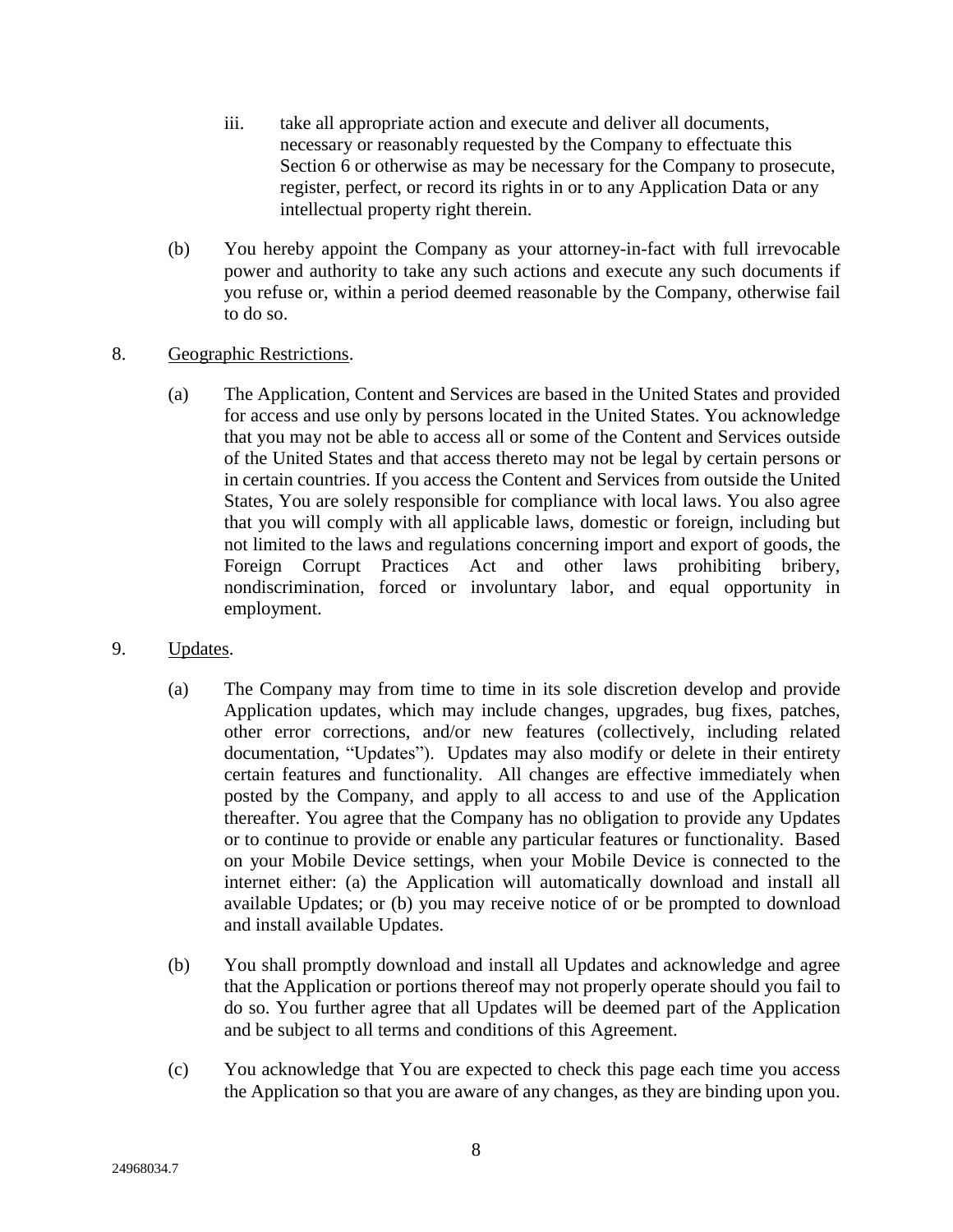Your continued use of the Application, Content and Services will be deemed Your acceptance of any changes to these Terms.

- 10. Third-Party Materials.
	- (a) The Application may rely upon, display, include, or make available third-party content (including data, information, applications, and other products, services, and/or materials) or provide links to third-party websites or services, including through third-party advertising ("Third-Party Materials"). You acknowledge and agree that the Company is not responsible for Third-Party Materials, including their accuracy, completeness, timeliness, validity, copyright compliance, legality, decency, quality, or any other aspect thereof. The Company does not assume and will not have any liability or responsibility to you or any other person or entity for any Third-Party Materials. Third-Party Materials and links thereto are provided solely as a convenience to you, and you access and use them entirely at your own risk and subject to such third parties' terms and conditions.

# 11. Term and Termination.

- (a) The term of this Agreement commences when you download the Application and will continue in effect until terminated by you or the Company as set forth in this Section 10.
- (b) You may terminate this Agreement with thirty (30) days advance notice to SHIP.CARS to terminate your Account. Upon the expiration of said thirty-day notice period You shall then delete the Application and all copies thereof from your Mobile Device.
- (c) The Company may terminate this Agreement and/or Your access to the Application at any time without notice for any reason including but not limited to if it ceases to support the Application, which the Company may do in its sole discretion. In addition, this Agreement will terminate immediately and automatically without any notice if you violate any of the terms and conditions of this Agreement. SHIP.CARS may deny or cancel your Account with the Application immediately at its sole discretion if complaints are received.
- (d) Upon termination, (i) all rights granted to you under this Agreement will also terminate; and (ii) you must cease all use of the Application and delete all copies of the Application from your Mobile Device and account.
- (e) Termination will not limit any of the Company's rights or remedies at law or in equity. Furthermore, any payment obligations incurred by You pursuant to this Agreement or through Your use of the Application may survive termination.
- (f) The Company reserves the right to:
	- i. Take any action with respect to any use of the Application that we deem necessary or appropriate in our sole discretion, including if we believe that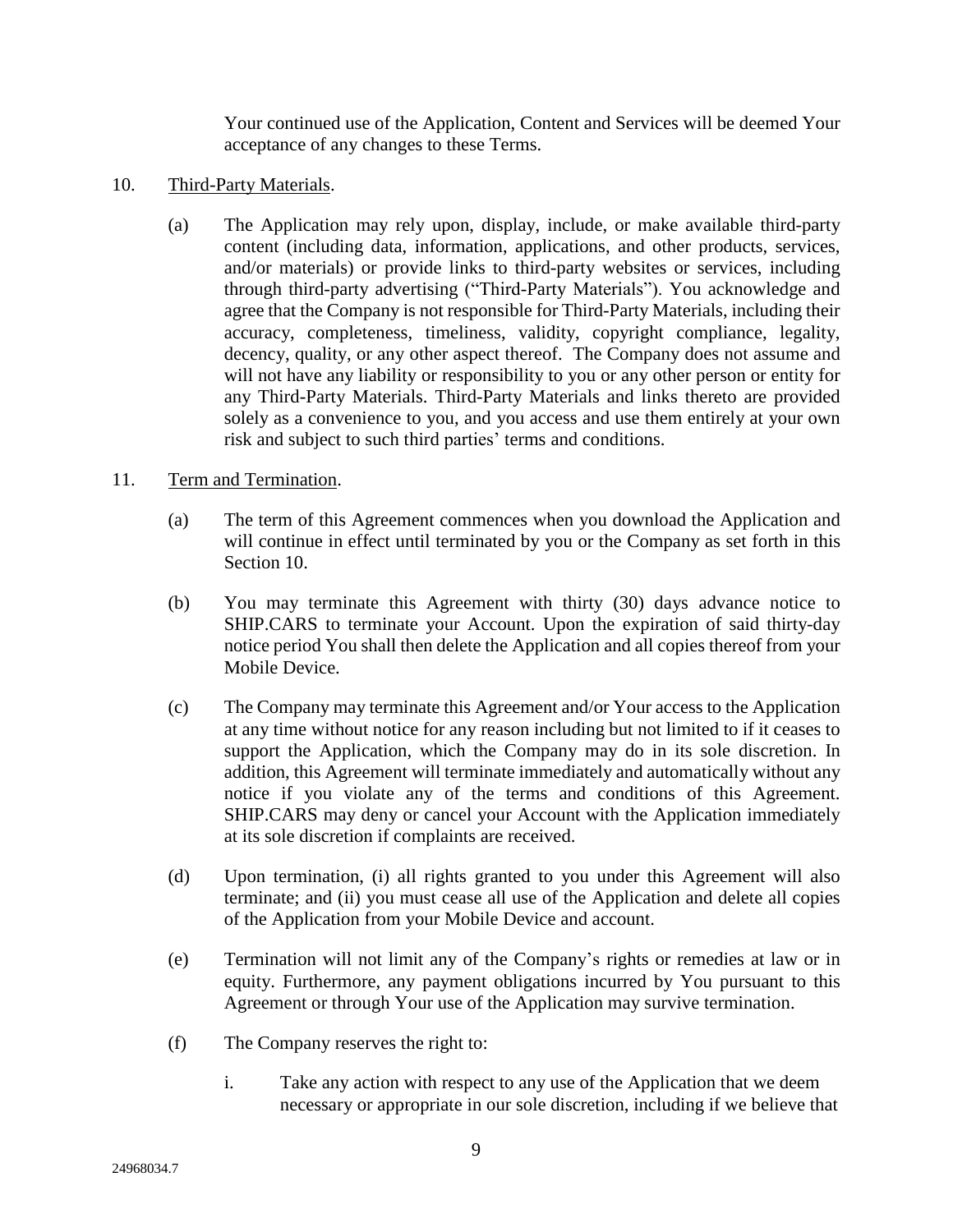such use violates the Terms of Use, infringes any intellectual property right or other right of any person or entity, threatens the personal safety of users of the Application or the public or that could create liability for the Company.

- ii. Disclose your identity or other information about you to any third party who claims that material posted by you violates their rights, including their intellectual property rights or their right to privacy.
- iii. Take appropriate legal action, including without limitation, referral to law enforcement, for any illegal or unauthorized use of the Application.
- (g) Without limiting the foregoing, we have the right to fully cooperate with any law enforcement authorities or court order requesting or directing us to disclose the identity or other information of anyone accessing the Application. You waive and hold harmless the Company and its affiliates, licensees, licensors, and service providers from any claims resulting from any action taken by the Company during or as a result of its investigations and from any action taken as a consequence of investigations by either the Company or law enforcement authorities.

#### 12. Disclaimer of Warranties.

- (a) The Application is provided to You "As Is" and with all faults and defects without warranty of any kind. You understand that we cannot and do not guarantee or warrant that files available for downloading from the Internet or the Website will be free of viruses or other destructive code. You are responsible for implementing sufficient procedures and checkpoints to satisfy your particular requirements for anti-virus protection and accuracy of data input and output, and for maintaining a means external to the Website for any reconstruction of any lost data. To the maximum extent permitted under applicable law. The Company, on its own behalf and on behalf of its affiliates and its and their respective licensors and service providers, expressly disclaims all warranties, whether express, implied, statutory, or otherwise, with respect to the Application, including but not limited to any functions of the Application relating to use of any geotagging, geo-location, global positioning system/s/ ("GPS") and all implied warranties of merchantability, fitness for a particular purpose, title, and non-infringement, and warranties that may arise out of course of dealing, course of performance, usage, or trade practice. Without limitation to the foregoing, the Company provides no warranty or undertaking, and makes not representation of any kind that the Application will meet Your requirements, achieve any intended results, be compatible, or work with any other software, applications, systems of services, operate without interruption, meet any performance or reliability standards or be error-free, or that errors or defects can or will be corrected.
- (b) SHIP.CARS shall not be liable for any direct, special, indirect, incidental, consequential, exemplary, extra-contractual, or punitive damages of any kind whatsoever, including, without limitation, lost revenues or lost profits, which may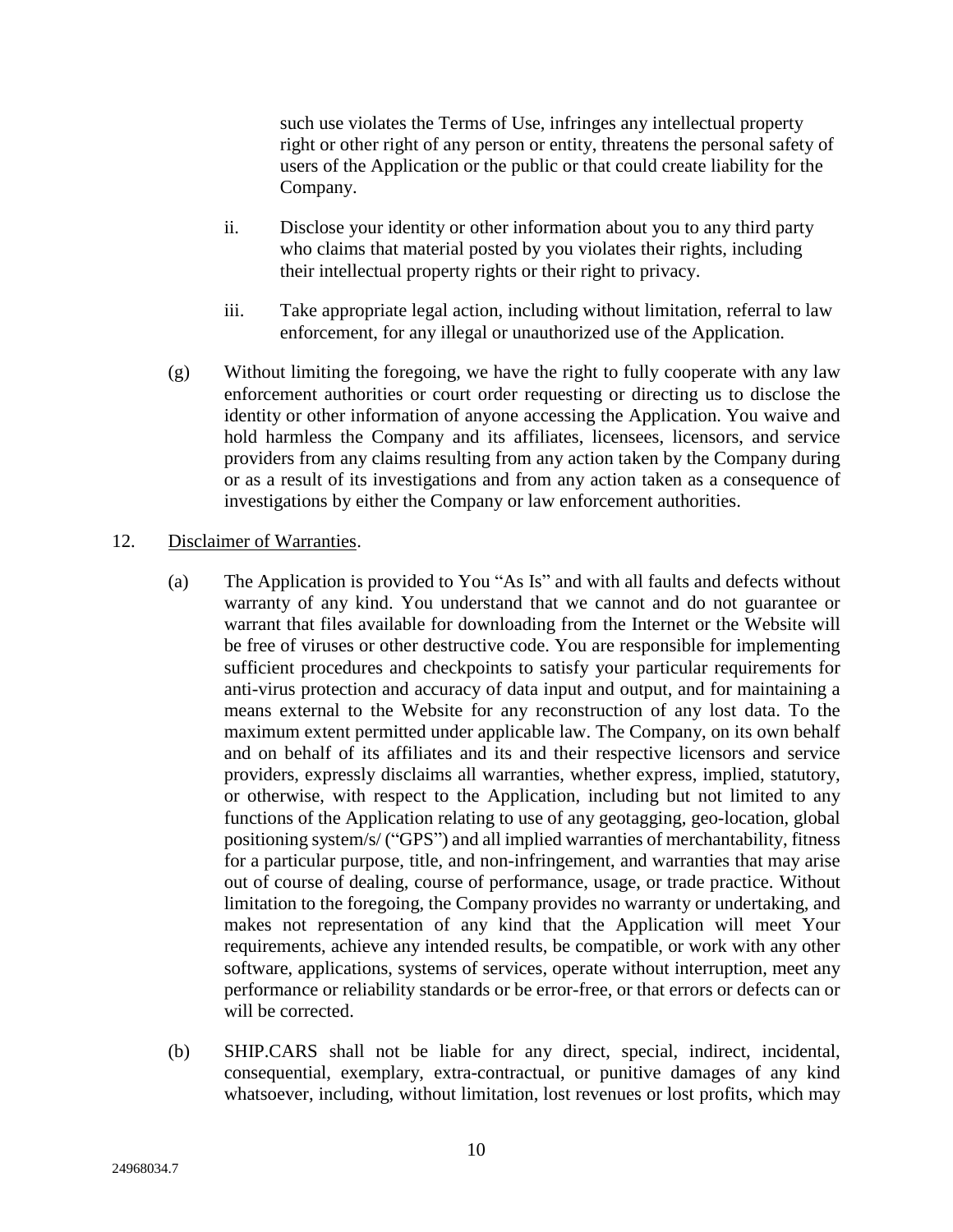or does result from the use of, access to, or inability to use the Application, the content, or the products or services connected therewith, regardless of legal theory, whether or not any party had been advised of the possibility or probability of such damages, and even if the remedies otherwise available fail their essential purpose.

- (c) You acknowledge that SHIP.CARS' sole obligation and exclusive responsibility in the event of material and continuing non-conformity, defect or error in the Application shall be to take reasonable corrective actions upon discovery of the problem. SHIP.CARS' liability is limited to the fullest extent permitted by law. In no event shall SHIP.CARS and/or its third-party information provider's cumulative liability under this Agreement exceed the total fees paid by You to SHIP.CARS during the preceding month.
- (d) SHIP.CARS presents information in many ways; most often on our websites; always as a service to You. Our goal is to provide the most accurate information available in our complex and constantly changing transportation marketplace. While we endeavor to be as accurate and timely as possible, we make no warranty or guarantee concerning accuracy, reliability, completeness, or suitability, and provide all information, including but not limited to information generated from GPS data, AS IS. Use of the Application is at your own risk. SHIP.CARS endeavors to keep this information as updated as possible, however, You are responsible for verifying the accuracy of all information input by you into the Application and of all information provided to you by the Application. You must make your own determination as to safety, authority and/or business practices. SHIP.CARS provides the Application as a venue for carriers, brokers, freight forwarders, shippers, dealers and manufacturers or other entities to meet in order to offer sell and buy services. SHIP.CARS is not involved in the actual transaction between buyer and seller. While SHIP.CARS may help facilitate, it has no control over and does not guarantee safety or legality. By using the Application, You agree that it is your sole responsibility, as a user of the Application, to check the credentials, including but not limited to the safety/authority record, of any party introduced to You by the Application.

### 13. Your Account.

(a) To access the Application, You must register for an Account ("Account") with Ship.Cars. You agree to provide true, accurate and complete information as prompted by the registration form and all forms You access in our site or receive directly from a SHIP.CARS representative, and You agree to update this information to maintain its truthfulness, accuracy, and completeness. By subscribing to the Application, You authorize SHIP.CARS to include data about You in the Application's internal directory and also in the directories of related services provided by SHIP.CARS. This data may include publicly available data about you or your company such as your name, address, contact information, DOT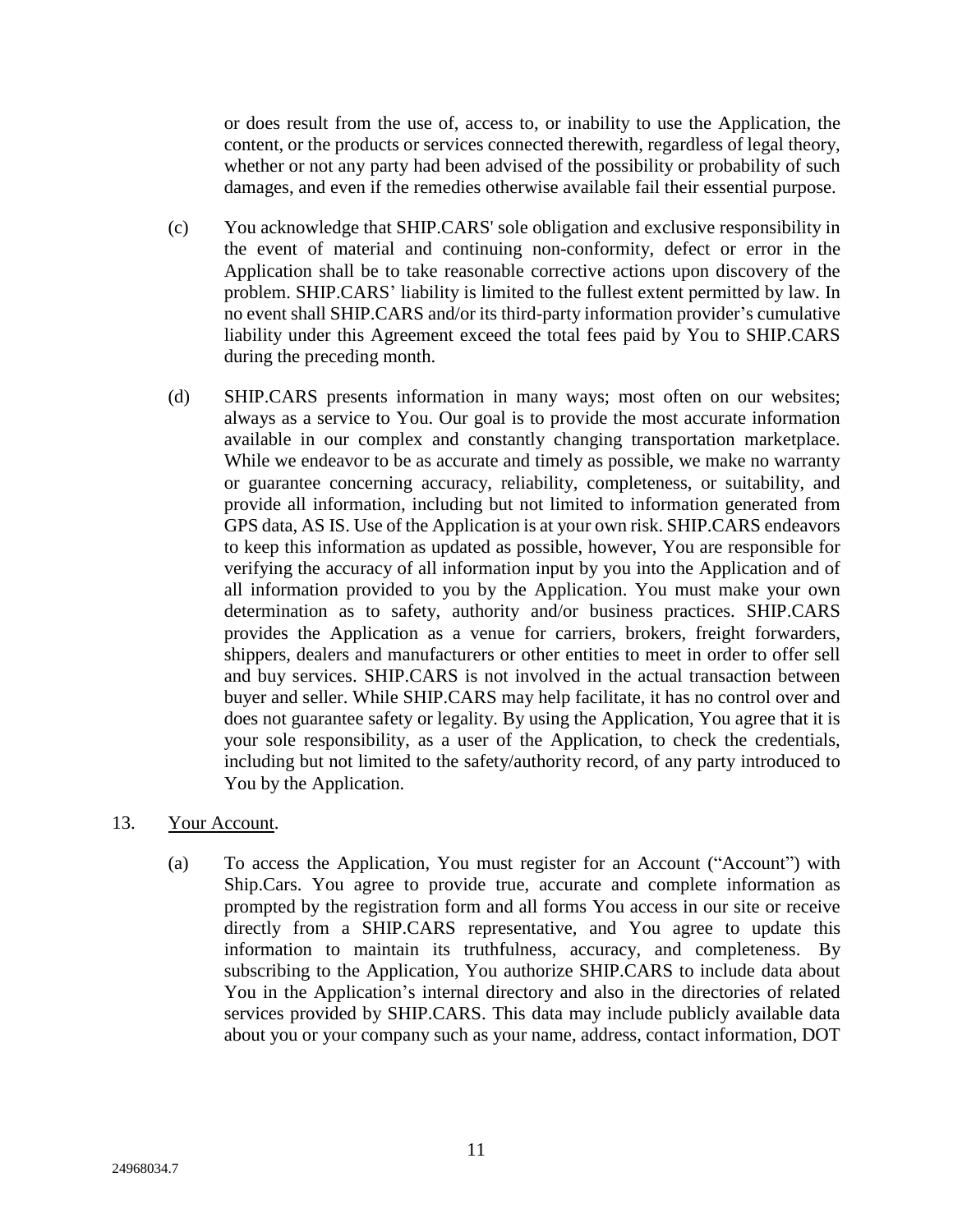profile (if any) as well as any other data You have provided SHIP.CARS or the Application about your company and operations.

- (b) You acknowledge that the Application allows you to make your own independent evaluations as to the condition of any vehicle or cargo. Any contract or agreement for vehicle transport that you may enter into by accessing the Application, is solely between you and the applicable carrier, broker, dealer, freight forwarder, shipper, dealer, manufacturer or other entity. The Company has no monitoring, enforcement or other obligations or responsibilities in relation to compliance with such industry and professional standards. The Company provides the Application merely as a means of facilitating electronic proof of delivery documentation and electronic invoicing. You acknowledge that if you disable certain functionalities of the Application including geotagging and/or location services, the Application will not function as intended. Furthermore, disabling such functionalities could conflict with your obligations to your respective carrier. You are responsible for, and will indemnify and hold the Company harmless from and against, any claims arising out of your responsibilities or failure to comply with obligations imposed on you by your carrier, industry and professional standards, or your failure to enable the Application as intended.
- (c) SHIP.CARS assumes no responsibility for whether You or other users abide by all applicable industry and professional standards, including, without limitation, the:
	- i. pick-up and delivery of vehicles within the agreed-upon windows of time and at the agreed-upon price (and to the extent you arrange delivery directly with the customer, including alternative arrangements, you are solely responsible for any liability in connection with such alternative arrangements, and you shall indemnify and hold the Company harmless from and against any claims or losses arising therefrom);
	- ii. prompt notification to all appropriate parties of unexpected delays in the pick-up or delivery of vehicles;
	- iii. handling of vehicles so as to avoid any personal injury or damage to the vehicles;
	- iv. providing to appropriate parties with a completed and signed bill of lading/vehicle condition form upon delivery of the vehicles;
	- v. Adherence and compliance with any and all Federal, State and Municipal rules and regulations governing the use of electronic documents;
	- vi. handling of damage claims in a fair and responsive manner;
	- vii. interaction with all parties in a professional and courteous manner;
	- viii. maintenance of adequate insurance coverage and applicable licenses and bonds at all times; and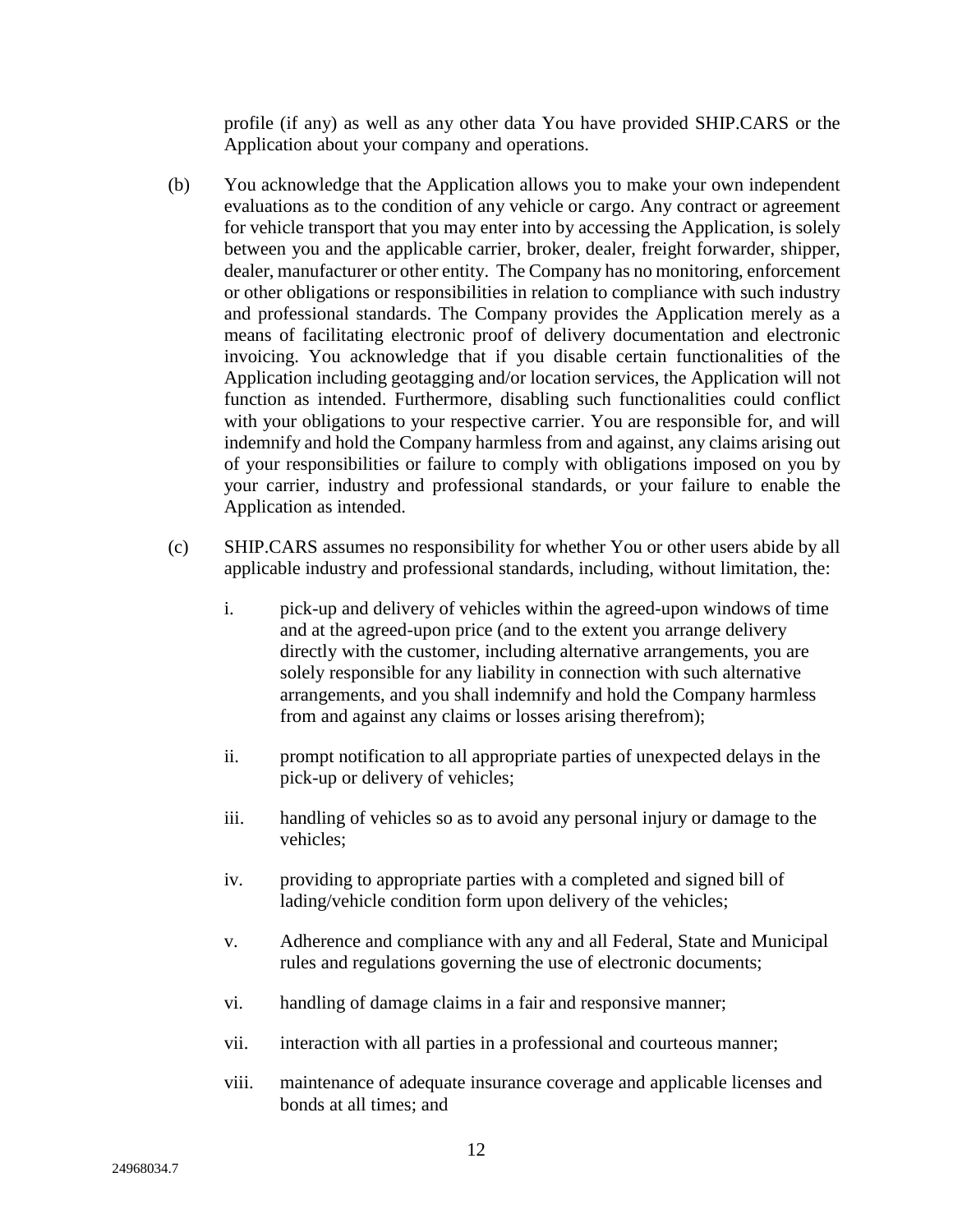- ix. compliance with all applicable laws, rules and regulations.
- (d) The Application may refer to some services or programs that are not available to You without specifically identifying the reason that the service of program is not available. Reference to such services or programs by the Application does not imply that SHIP.CARS intends to offer such services or programs to all users or locations.
- (e) The Application may provide certain services that are available to You via your mobile phone or other mobile device if You have subscribed to them, including the ability to use your mobile device to receive and reply to messages from the Application and/or SHIP.CARS and to access certain other features (collectively, the "Mobile Services"). Your mobile carrier's normal messaging, data, and other rates and fees may apply to your use of the Mobile Services and SHIP.CARS does not assume any responsibility for any such rates and/or fees. In addition, downloading, installing, or using certain Mobile Services may be prohibited or restricted by your mobile carrier, and not all Mobile Services may work with all carriers or devices. Therefore, You are responsible for checking with your mobile carrier to determine if the Mobile Services are available for your mobile devices, what restrictions, if any, may be applicable to your use of the Mobile Services and how much they will cost You. By using the Mobile Services, You agree that the Application and/or SHIP.CARS may communicate with You by SMS, MMS or other electronic means to your mobile device and that certain information about your usage of the Mobile Services may be communicated to SHIP.CARS. In the event You change or deactivate your mobile telephone number, You agree to promptly update your mobile subscription account information with us to ensure that the messages SHIP.CARS intends to send to You are not sent to another entity who acquires such mobile telephone number.
- (f) SHIP.CARS may, from time to time, monitor or review discussions, chats, blogs, forums, social media postings, transmissions, bulletin boards, and the like on the Application or other services**.** You understand and agree that SHIP.CARS is under no obligation to do so and assumes no responsibility or liability arising from the content of any such locations nor for any error, defamation, libel, slander, omission, falsehood, obscenity, pornography, profanity, danger, or inaccuracy contained in any information contained within such locations on the Application. You are prohibited from posting or transmitting any unlawful, threatening, libelous, defamatory, obscene, scandalous, inflammatory, pornographic, or profane material or any material that could constitute or encourage conduct that could be considered a criminal offense, give rise to civil liability, or otherwise violate any law. SHIP.CARS will fully cooperate with any law enforcement authorities or court order requesting or directing SHIP.CARS to disclose the identity of anyone posting any such information or materials. SHIP.CARS reserves the right to remove messages or material posted by You, as a user of the Application, to message boards or other areas, at its sole discretion. By submitting messages and/or materials to the Application, You agree to indemnify, defend and hold harmless SHIP.CARS from all damages, costs and expenses, including reasonable attorneys' fees and costs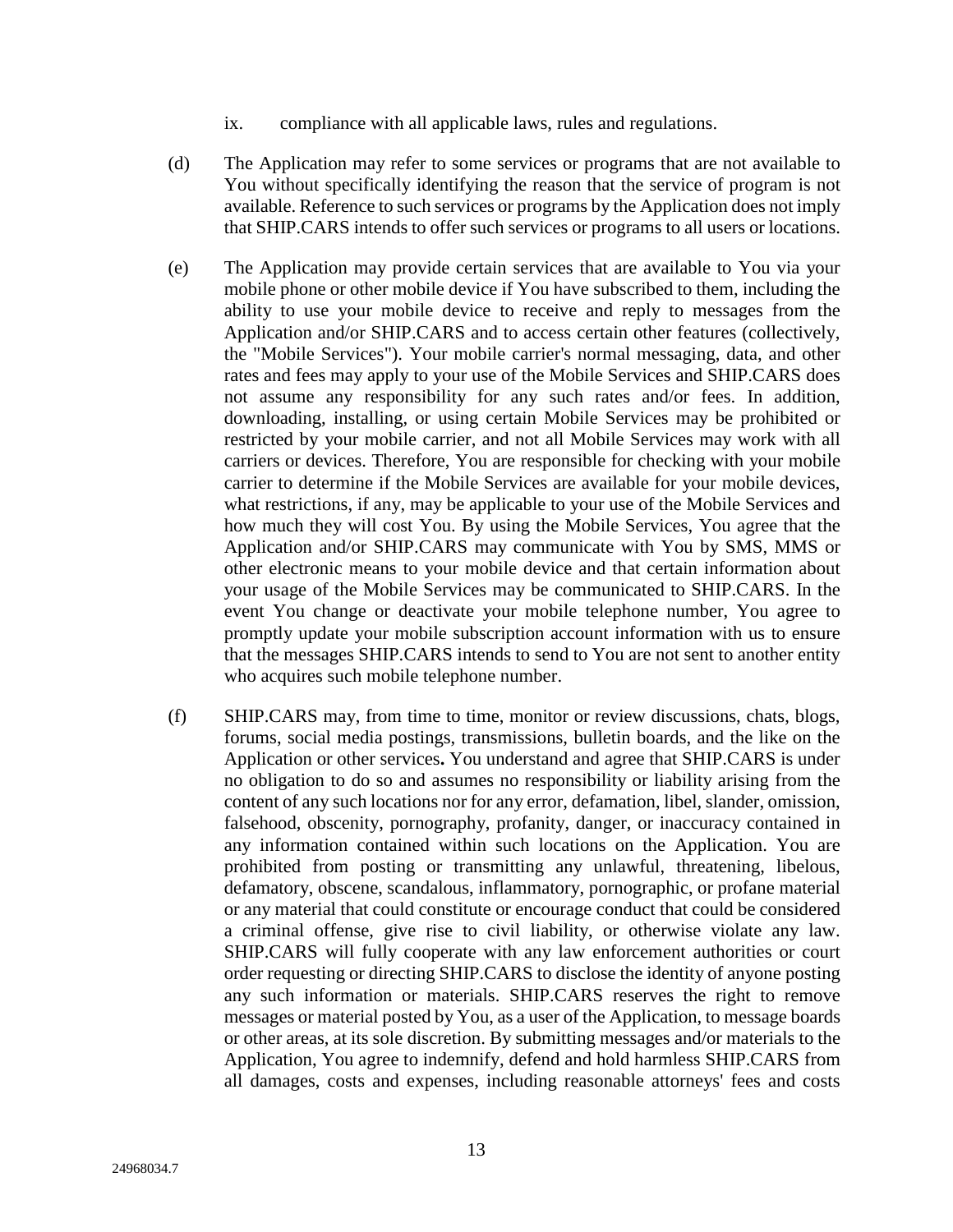arising out of all claims, challenges or actions, including claims for infringement, libel and slander, related to your submission.

- (g) SHIP.CARS may, from time to time, make messaging services, chat services, bulletin boards, message boards, blogs, other forums and other such services available on or through the Application and/or its websites. In addition to any other rules or regulations that we may post in connection with a particular service, You agree that You shall not upload, post, transmit, distribute or otherwise publish through any website or any service or feature made available on or through our Application or websites, any materials which:
	- i. restrict or inhibit any other user from using and enjoying the Application or the Application's services;
	- ii. are fraudulent, unlawful, threatening, abusive, harassing, libelous, defamatory, obscene, vulgar, offensive, pornographic, profane, sexually explicit or indecent;
	- iii. constitute or encourage conduct that would constitute a criminal offense, give rise to civil liability or otherwise violate any local, state, national or international law;
	- iv. violate, plagiarize or infringe the rights of third-parties including, without limitation, copyright, trademark, trade secret, confidentiality, contract, patent, rights of privacy or publicity or any other proprietary right;
	- v. contain a virus, spyware, or other harmful component;
	- vi. contain embedded links, advertising, chain letters or pyramid schemes of any kind; or
	- vii. constitute or contain false or misleading indications of origin, endorsement or statements of fact.
	- viii. For the purpose of exploiting, harming or attempting to exploit or harm minors in any way by exposing them to inappropriate content, asking for personally identifiable information or otherwise.
	- ix. Use the Application in any manner that could disable, overburden, damage, or impair the Application or interfere with any other party's use of the Application, including its ability to engage in real-time activities through the Application.
	- x. Use any robot, spider, or other automatic device, process, or means to access the Application for any purpose, including monitoring or copying any of the material on the Application.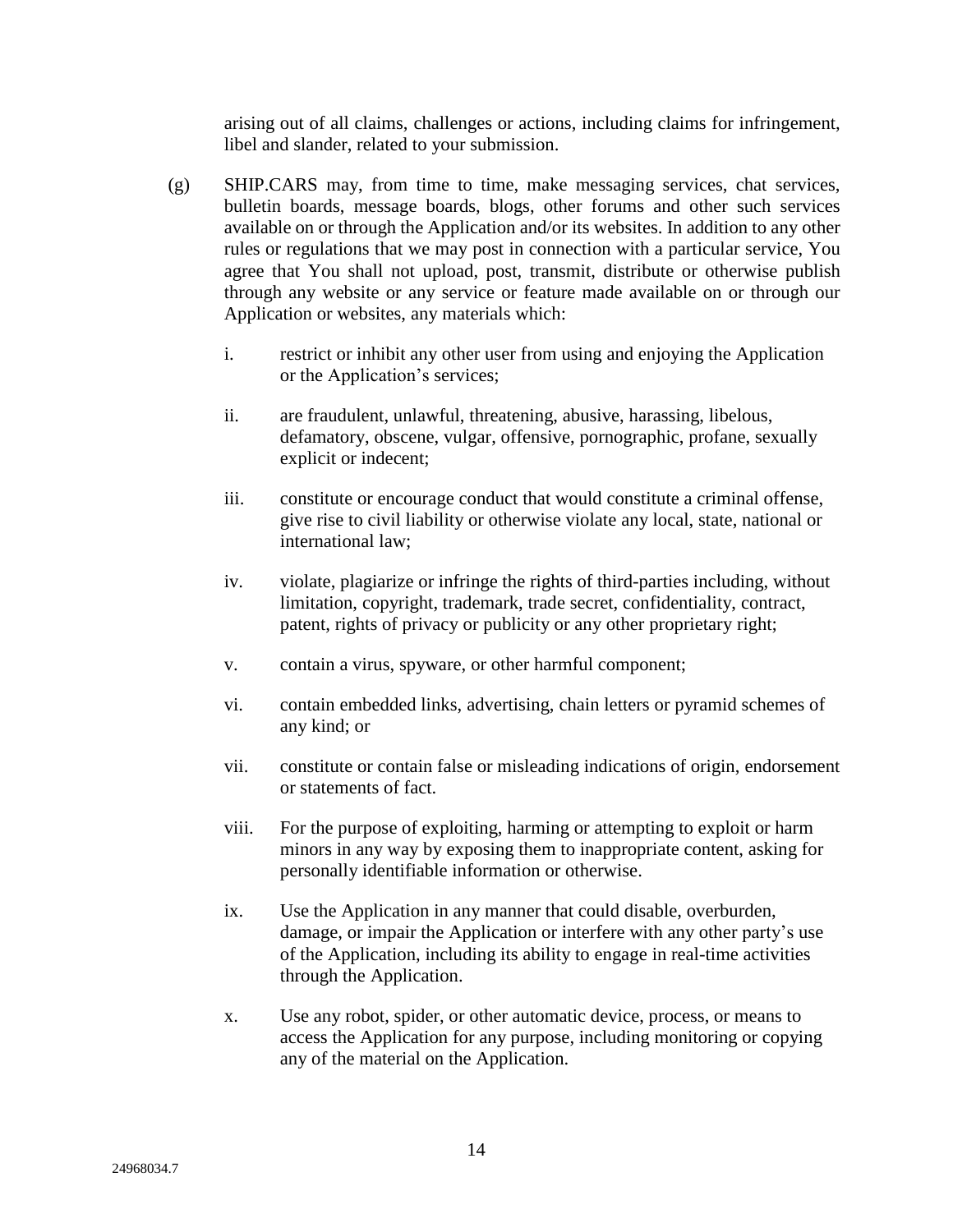- xi. Use any manual process to monitor or copy any of the material on the Application or for any other unauthorized purpose without our prior written consent.
- xii. Use any device, software, or routine that interferes with the proper working of the Application.
- xiii. Introduce any viruses, trojan horses, worms, logic bombs, or other material that is malicious or technologically harmful.
- xiv. Attempt to gain unauthorized access to, interfere with, damage, or disrupt any parts of the Application, the server on which the Application is stored, or any server, computer, or database connected to the Application.
- xv. Attack the Application via a denial-of-service attack or a distributed denial-of-service attack.
- xvi. Otherwise attempt to interfere with the proper working of the Application.
- xvii. Modify copies of any materials from the Application.
- xviii. Make any use of any illustrations, photographs, video, or audio sequences or any graphics or text from the Application for any purposes other than electronic proof of delivery services or as otherwise expressly contemplated herein.
- xix. Delete or alter any copyright, trademark, or other proprietary rights notices from copies of materials from the Application.
- xx. Access or use for any commercial purposes any part of the Application or any services or materials available through the Application.
- (h) You further agree not to impersonate any other person or entity, whether actual or fictitious, including anyone from SHIP.CARS. You also may not offer to buy or sell any product or service on or through your comments submitted to our forums. You alone are responsible for the content and consequences of any of your activities.
- (i) The Application includes an email invoicing function whereby an electronic invoice is generated and emailed to the Shipper upon proof of delivery. Invoices are generated from data you have provided to the Application. You acknowledge that any errors in the content of said invoices is Your sole responsibility and not that of SHIP.CARS. You further acknowledge that this invoicing function is for Your convenience only and SHIP.CARS assumes no responsibility for invoicing or other financial transactions between You and any Third-Parties, including any disputes that may arise from Your generating your own invoices while the automatic invoicing function is active or Your failure to generate invoices should You choose to deactivate the automatic invoicing function. The automatic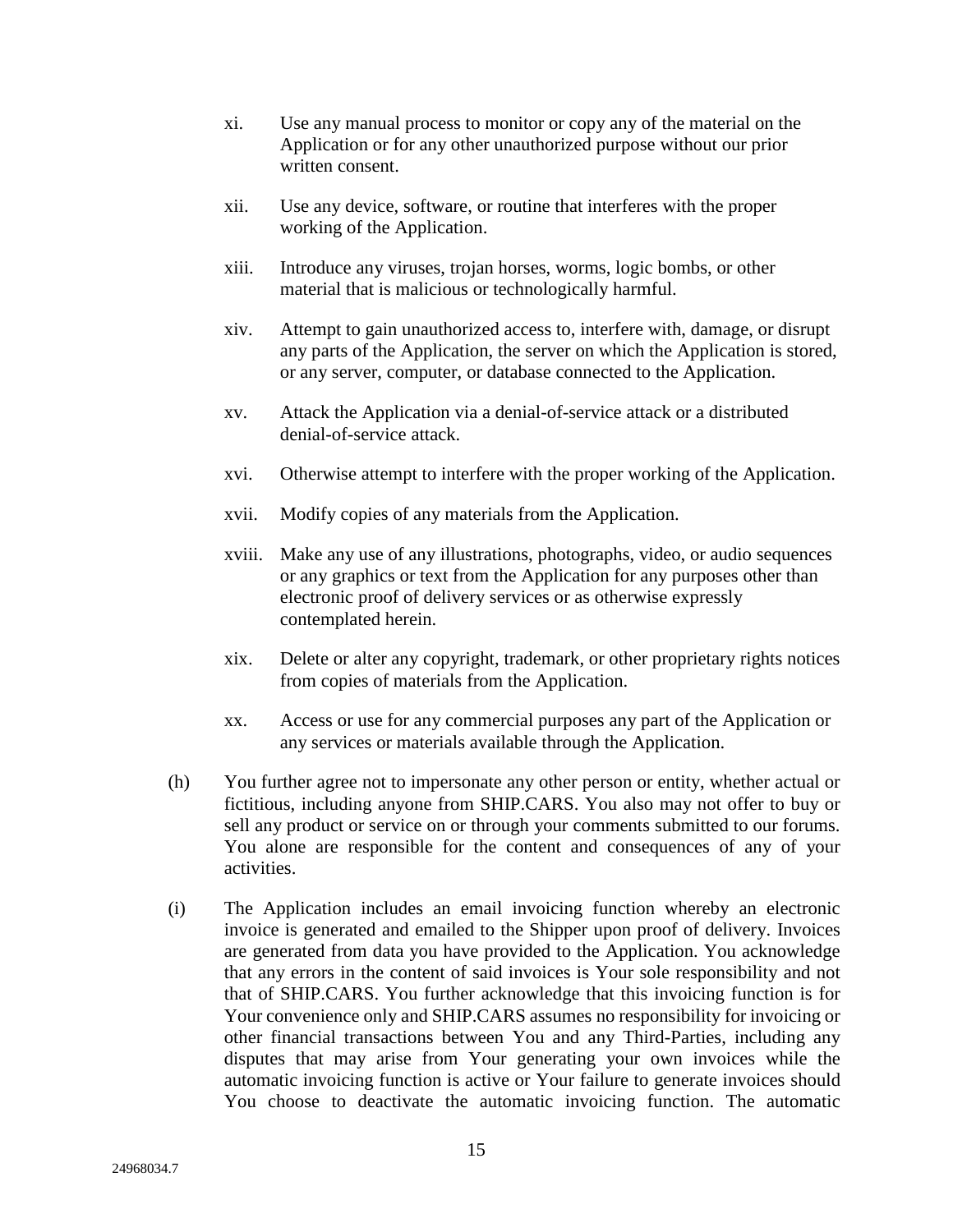invoicing function is activated for your Account by default but may be deactivated by You in the "Company Profile" and may also be deactivated by Ship.Cars at Ship.Cars' sole discretion at any time.

### 14. Limitation of Liability.

- (a) To the fullest extent permitted by applicable law, in no event will the Company or its affiliates, or any of its or their respective licensors or service providers, have any liability arising from or related to Your use of or inability to use the Application or the content and Services for:
- (b) Personal injury, property damage, lost profits, cost of substitute goods or services, loss of data, loss of goodwill, business interruption, computer failure or malfunction, or any other consequential, incidental, indirect, exemplary, special or punitive damages.
- (c) Direct damages in amounts that in the aggregate exceed (other than as may be required by applicable law in cases involving personal injury) the amount of fifty dollars (\$50.00).
- (d) The foregoing limitations will apply whether such damages arise out of breach of contract, tort (including negligence), or otherwise and regardless of whether such damages were foreseeable or the Company was advised of the possibility of such damages.
- 15. Indemnification.
	- (a) You agree to indemnify, defend, and hold harmless the Company, its affiliates, and its and their officers, directors, employees, agents, successors, and assigns from and against any and all losses, damages, liabilities, deficiencies, claims, actions, judgments, settlements, interest, awards, penalties, fines, costs, or expenses of whatever kind, including reasonable attorneys' fees, arising from or relating to your use or misuse of the Application or your breach of this Agreement, including but not limited to the content you submit or make available through this Application. You and the Company acknowledge that in the event of any third-party claim that the Application or the End User's possession and use of the Application infringes that third party's intellectual property rights, the Company, and not the Third-Party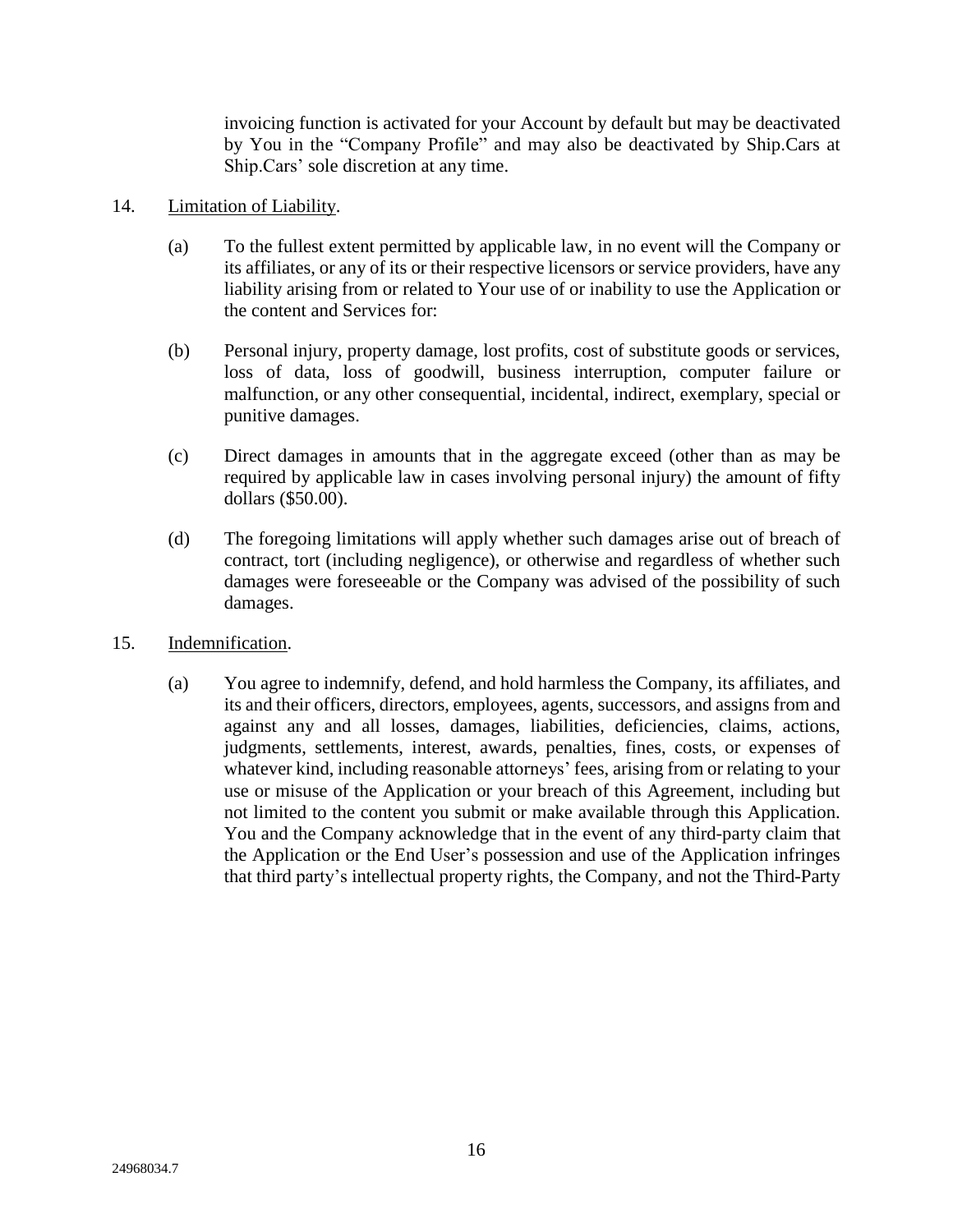Outlet, will be solely responsible for the investigation, defense, settlement and discharge of any such intellectual property infringement claim.

- 16. Export Regulation.
	- (a) The Application may be subject to U.S. export control laws, including the U.S. Export Administration Act and its associated regulations. You represent and warrant:
		- i. you are not located in a country that is subject to a U.S. government embargo, or that has been designated by the U.S. government as a "terrorist supporting" country;
		- ii. you are not listed on any U.S. government list of prohibited or restricted parties. You shall not, directly or indirectly, export, re-export, or release the Application to, or make the Application accessible from, any jurisdiction or country to which export, re-export, or release is prohibited by law, rule, or regulation; and
		- iii. You shall comply with all applicable federal laws, regulations, and rules, and complete all required undertakings (including obtaining any necessary export license or other governmental approval), prior to exporting, reexporting, releasing, or otherwise making the Application available outside the US.
- 17. US Government Rights.
	- (a) The Application is commercial computer software, as such term is defined in 48 C.F.R. §2.101. Accordingly, if you are an agency of the U.S. Government or any contractor therefor, you receive only those rights with respect to the Application as are granted to all other end users under license, in accordance with (a) 48 C.F.R. §227.7201 through 48 C.F.R. §227.7204, with respect to the Department of Defense and their contractors, or (b) 48 C.F.R. §12.212, with respect to all other U.S. Government licensees and their contractors.
- 18. Severability.
	- (a) If any provision of this Agreement is contrary to law or otherwise unenforceable under any applicable laws or regulations, the remainder of the provision will be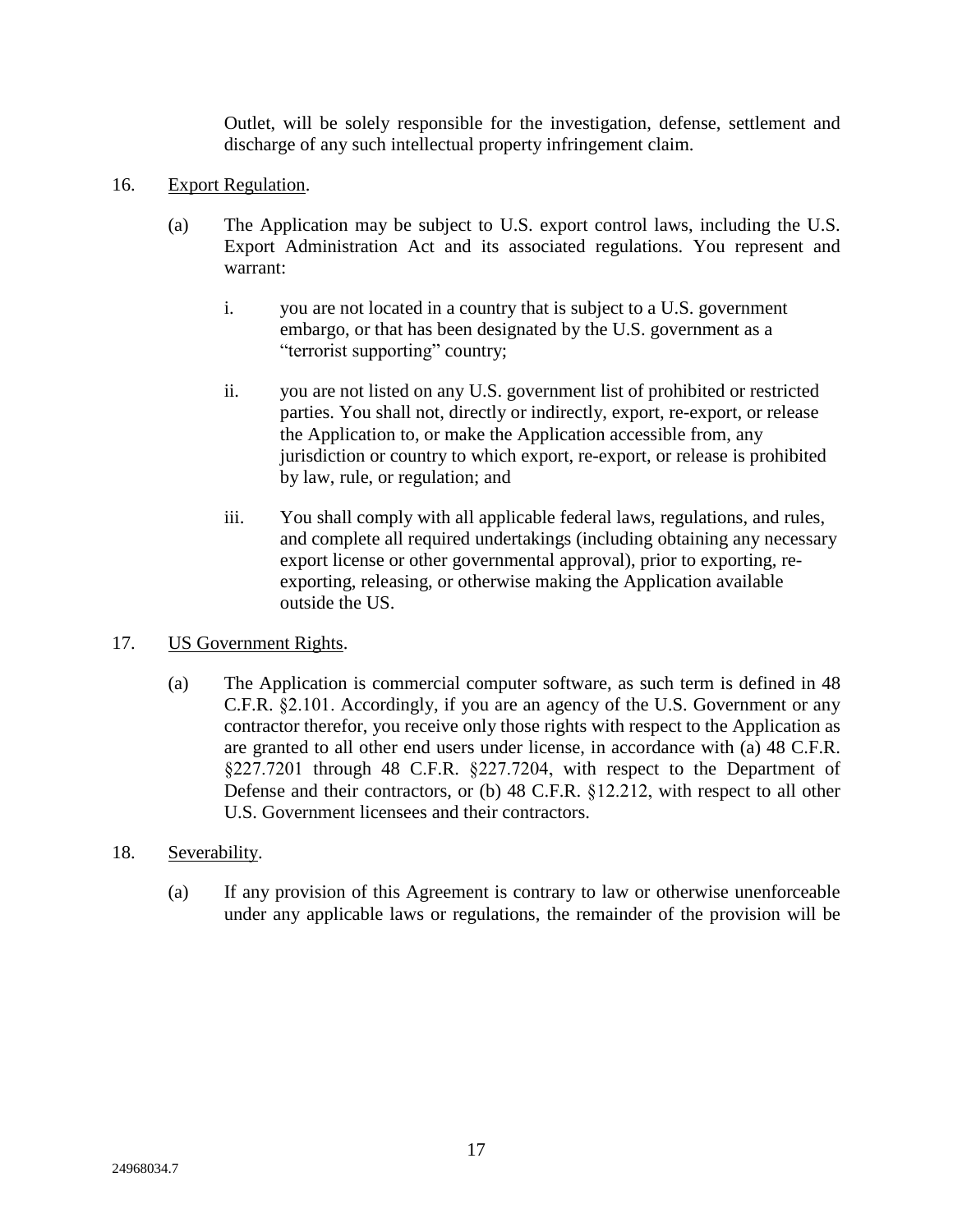amended to achieve as closely as possible the effect of the original term and all other provisions of this Agreement will continue in full force and effect.

- 19. Governing Law and Dispute Resolution.
	- (a) This Agreement is governed by and construed in accordance with the internal laws of the State of Illinois without giving effect to any choice or conflict of law provision or rule.
	- (b) The Parties further agree that all actions or proceedings arising in connection with this Agreement shall be litigated in the state or federal court located in Cook County, Illinois. Each party waives any right it may have to assert the doctrine of forum non conveniens or to otherwise object to venue with respect to any action or proceeding brought pursuant to this paragraph. The Parties further agree to submit themselves to the personal jurisdiction of any court or tribunal authorized by this Paragraph. Notwithstanding the foregoing and at the Company's sole discretion, disputes may also be resolved by submission to the American Arbitration Association using its Commercial Arbitration rules.
	- (c) Any cause of action or claim you may have arising out of or relating to these Terms of Use or the Application must be commenced within one (1) year after the cause of action accrues; otherwise, such cause of action or claim is permanently barred.
- 20. Claims.
	- (a) Any cause or action or claim you may have arising out of or relating to this Agreement or the Application must be commenced within one (1) year after the cause of action accrues. Otherwise, such cause of action or claim is permanently barred. Any and all disputes related to billing must be presented to SHIP.CARS within thirty (30) days of the invoice date. Direct all inquiries to SHIP.CARS at (844) 522-7744, or by e-mail to operations@ship.cars. In the event SHIP.CARS retains legal counsel to enforce this agreement it shall be entitled to receive attorney's fees, including fees on appeal, whether or not suit or action is commenced.
- 21. Entire Agreement.
	- (a) This Agreement, our Privacy Notice and any updates thereto constitute the entire agreement between you and the Company with respect to the Application and supersede all prior or contemporaneous understandings and agreements, whether written or oral, with respect to the Application. SHIP.CARS may, from time to time, at our sole discretion, make changes to certain of the Terms & Conditions. Notification of any changes will be highlighted on the Application and/or the SHIP.CARS website ("Site"), or any successor site explicitly designated. Said Site, or successor site shall be accessible via a link entitled SHIP.CARS Terms & Conditions, in advance of any such change. You agree that Your continued use of the Application after any changes shall constitute your agreement. SHIP.CARS reserves the right (1) to modify, discontinue or suspend any aspect of the